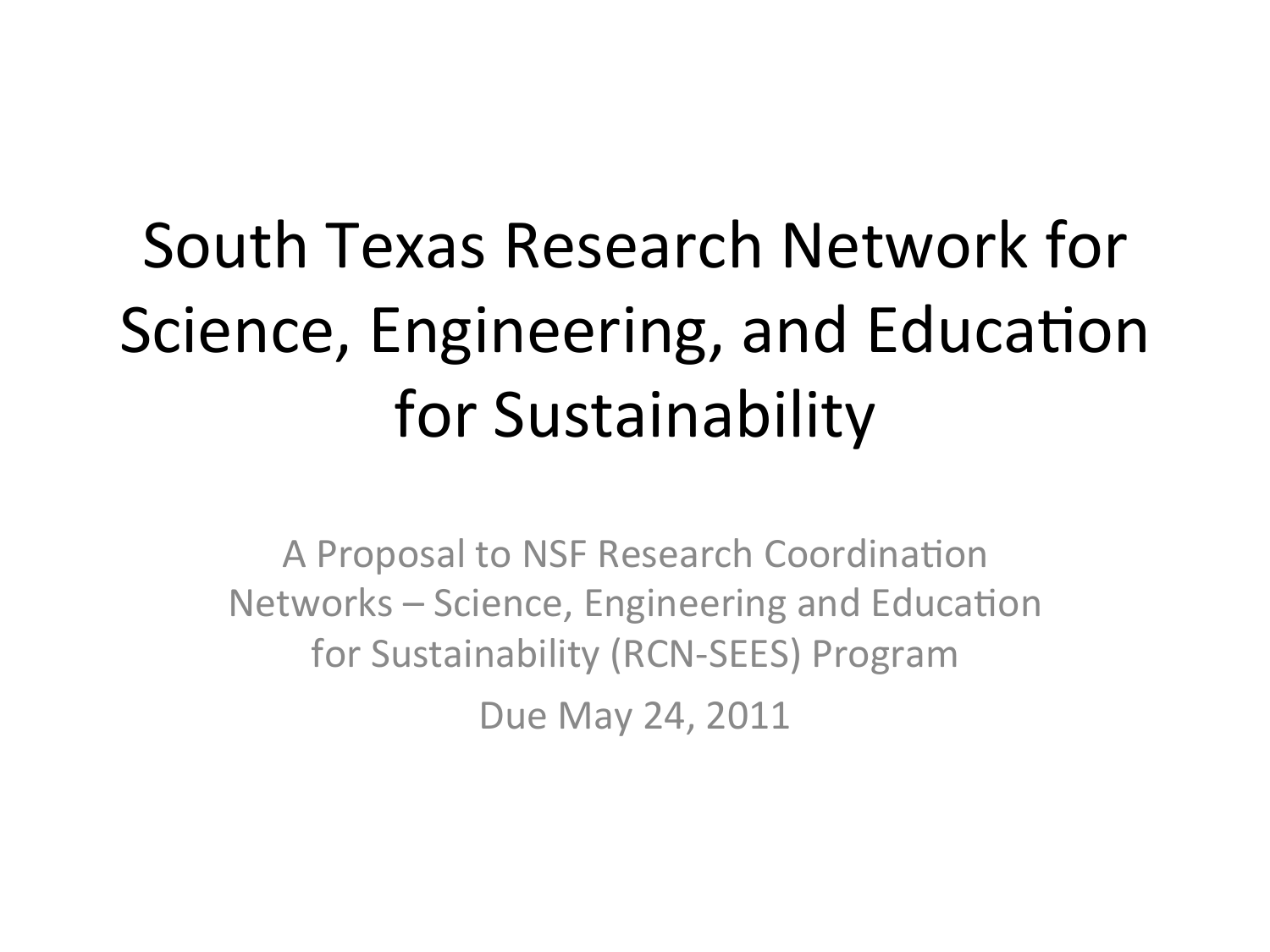## South Texas Network for Science, Engineering, and **Education for Sustainability**

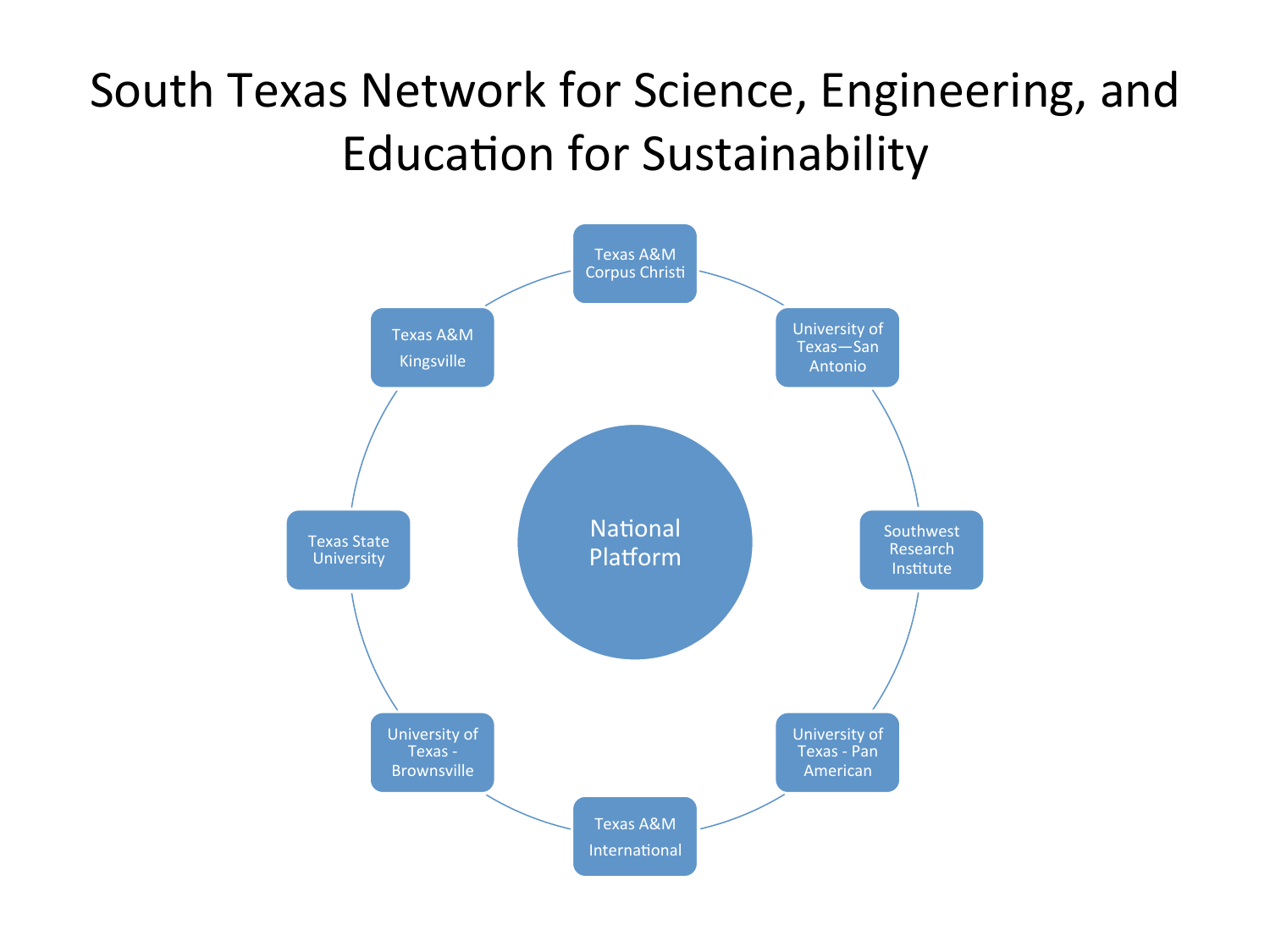South Texas, which runs from the northern edge of the Nueces River basin to the south-most point of Texas, will be dramatically affected by climate change, and yet preparation has been virtually nil for the inevitabilities of rising sea levels, increasing land temperatures, prolonged drought and radical shifts in weather patterns. Semi-arid South Texas will become both wetter, as sea levels rise along the coast, and drier, as increasing land temperatures affect freshwater resources.

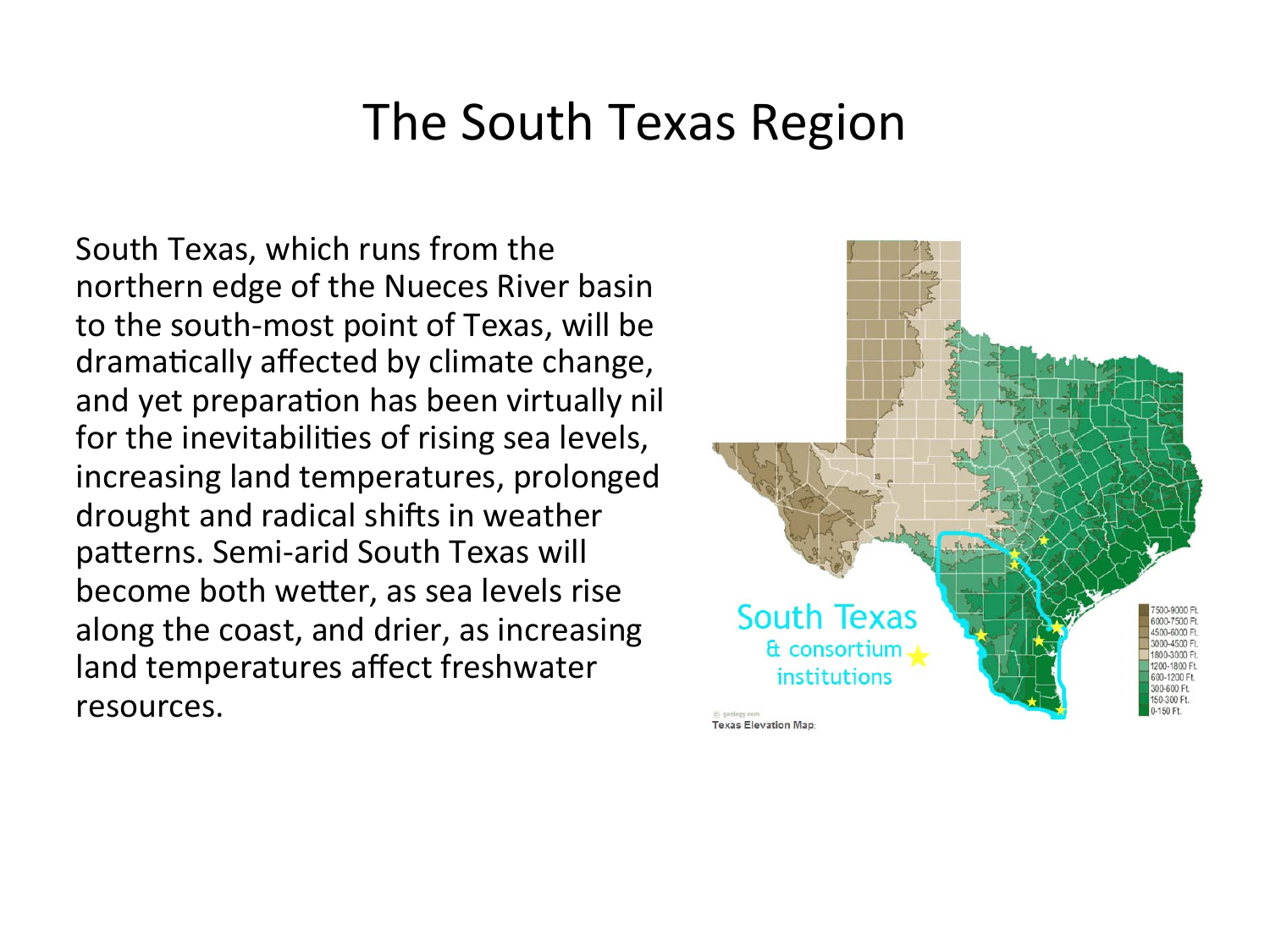South Texas comprises a broad range of geographical features, from the Gulf of Mexico over developed and undeveloped areas of Padre and Mustang islands, through the estuarine systems of the Laguna Madre, Oso, Corpus Christi and Nueces bays; and up the Nueces riverine system through semiarid brush lands that climb eventually to the Edwards Plateau.

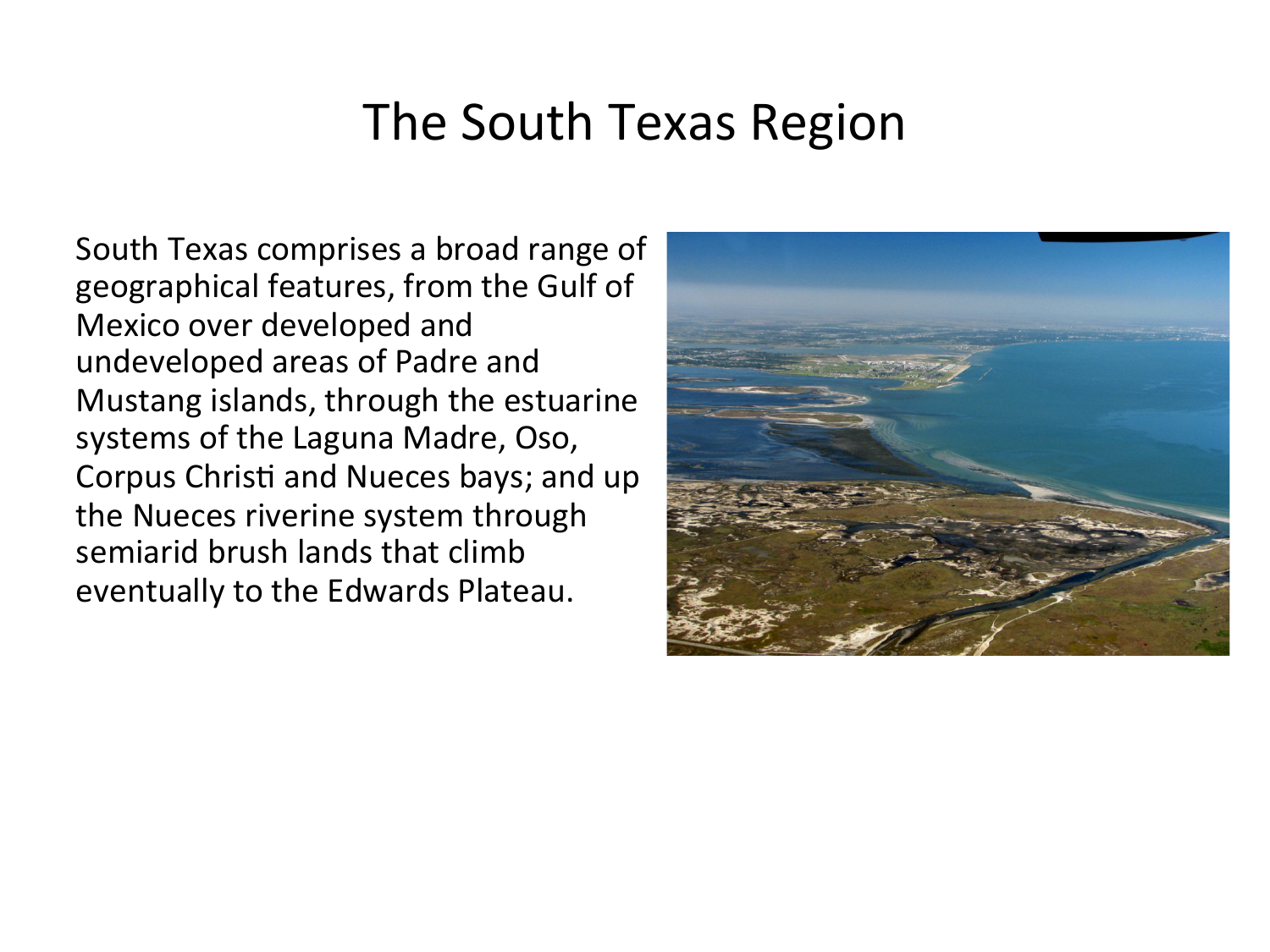The South Texas economy is diverse though dominated by oil and gas exploration and refining, large-scale dryland crop farming and ranching. The region includes major ports in Brownsville and Corpus Christi principally devoted to bulk cargoes of petrochemical products, feed grains and cotton. The Port of Corpus Christi also includes a substantial petrochemical refining capacity. Tourism is another significant economic sector, a significant component of which is eco-tourism.



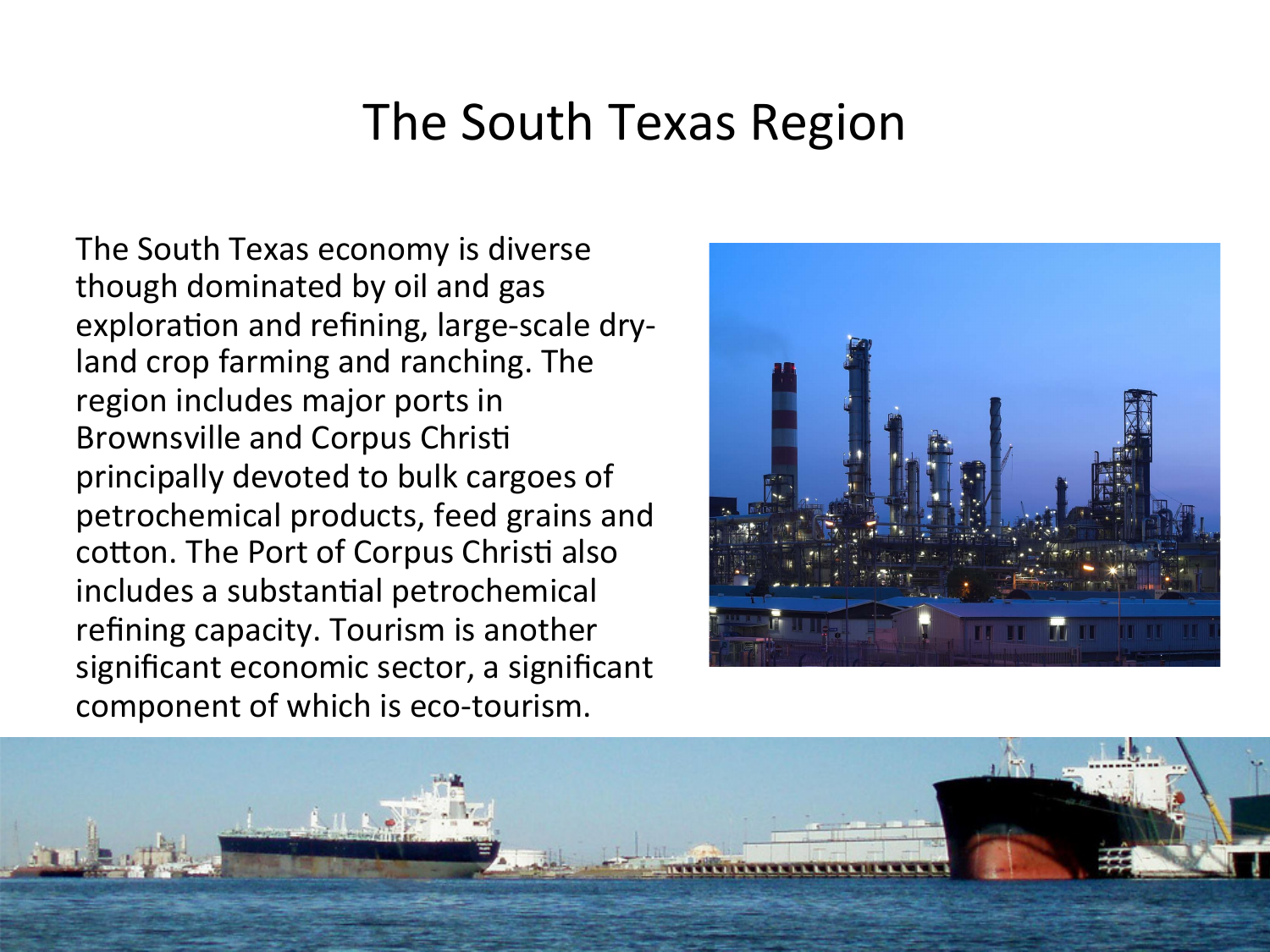There are wide disparities of wealth in South Texas, from abject rural and urban poverty to relatively high degrees of affluence and influence connected in various ways to the oil and gas industry. Overall, the region less affluent than the rest of Texas. The median income for all Texas households in 2005 was about \$42,000, compared with a range of \$39,000 in Corpus Christi to \$25,000 in the Rio Grande Valley.

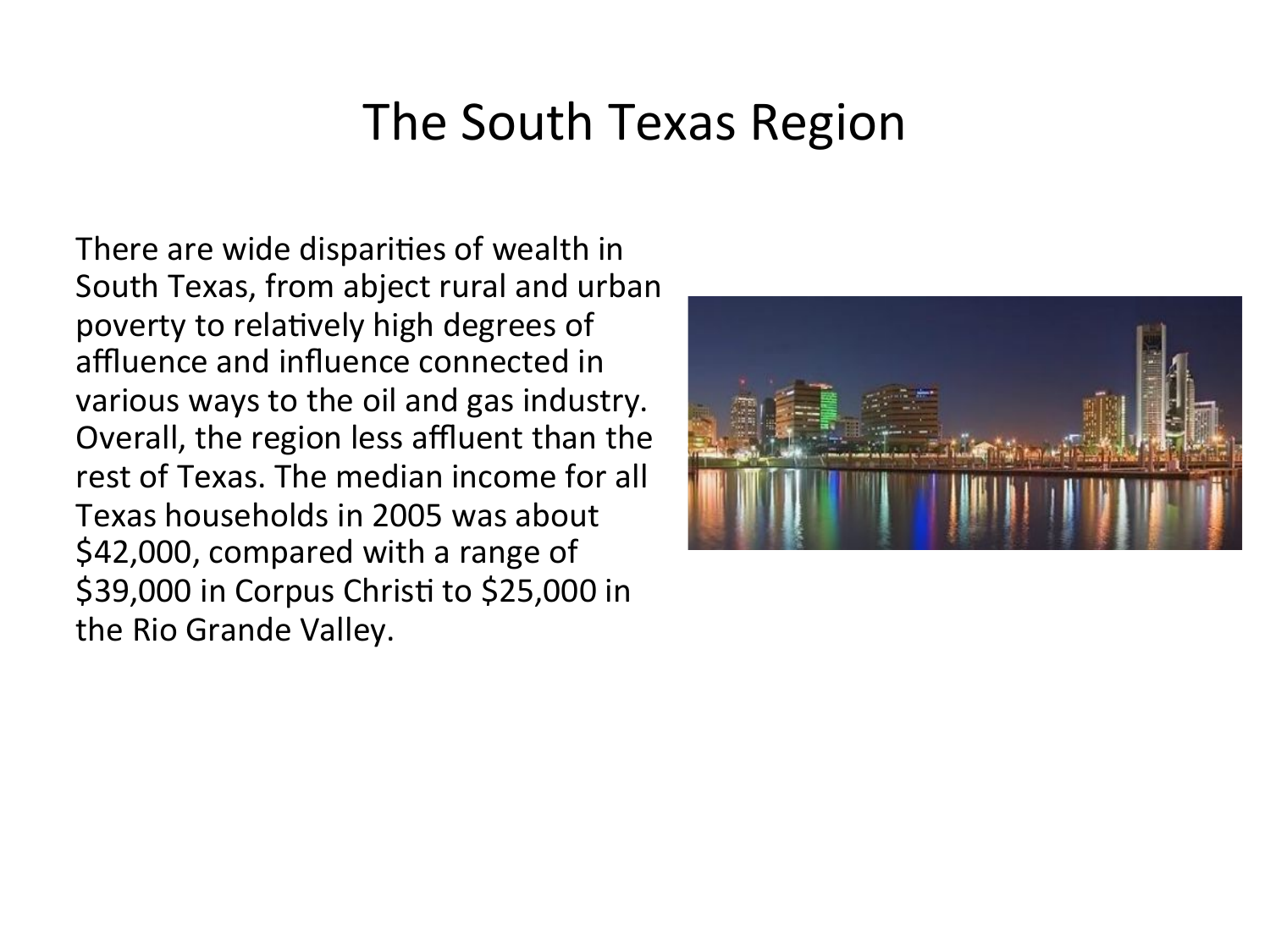Hispanics are the overwhelming majority population regionally (81 percent) and represent most of the region's poor. Despite a long history of racial discrimination and political disenfranchisement, a strong Hispanic middle class has emerged since World War II. Two major Hispanic civil rights groups were founded in Corpus Christi, the League of United Latin American Citizens (LULAC) and the American G.I. Forum. Even though Hispanics have been politically ascendant in South Texas for the past 40 years, Hispanic and non-Hispanic populations remain largely segregated in the cities and towns of South Texas. All of South Texas' institutions of higher education are bona fide Hispanic-serving institutions (HSI).

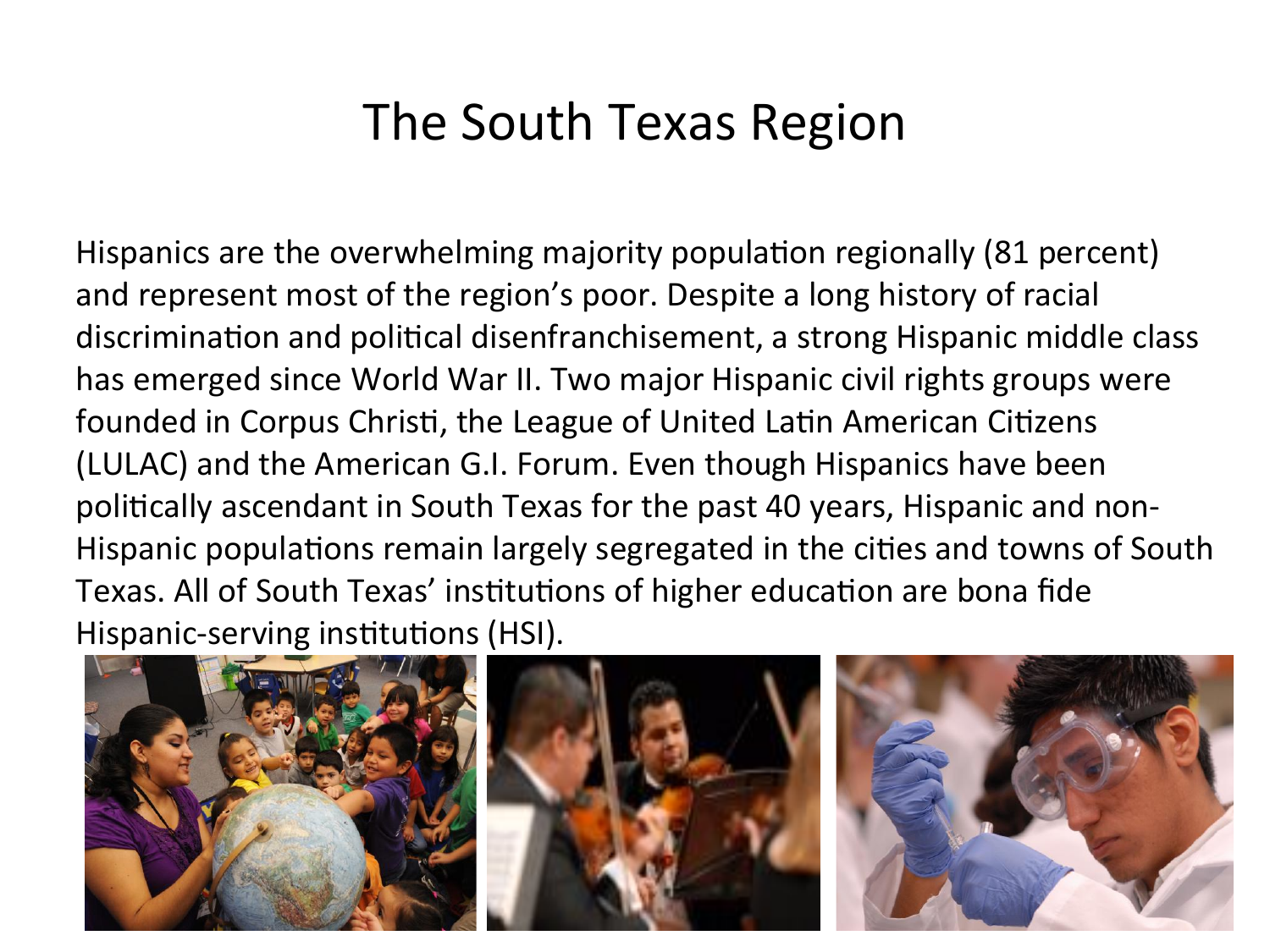Hispanics are the fastest growing and largest minority population in the United States. Socioculturally, this ethnic group has tended to be slow to embrace the values of higher education, despite the leadership of major Hispanic civilrights groups such as LULAC and the G.I. Forum. HSI's have been actively engaged in closing the educational gaps, but with specific reference to the goals of Science, Engineering and Education for Sustainability (SEES), South Texas must engage not an ethnic minority but an overwhelming *majority* of its population to ensure that it has public awareness, academic knowledge and workforce capacities sufficient to meet the looming challenges of climate change.



SAN MARCOS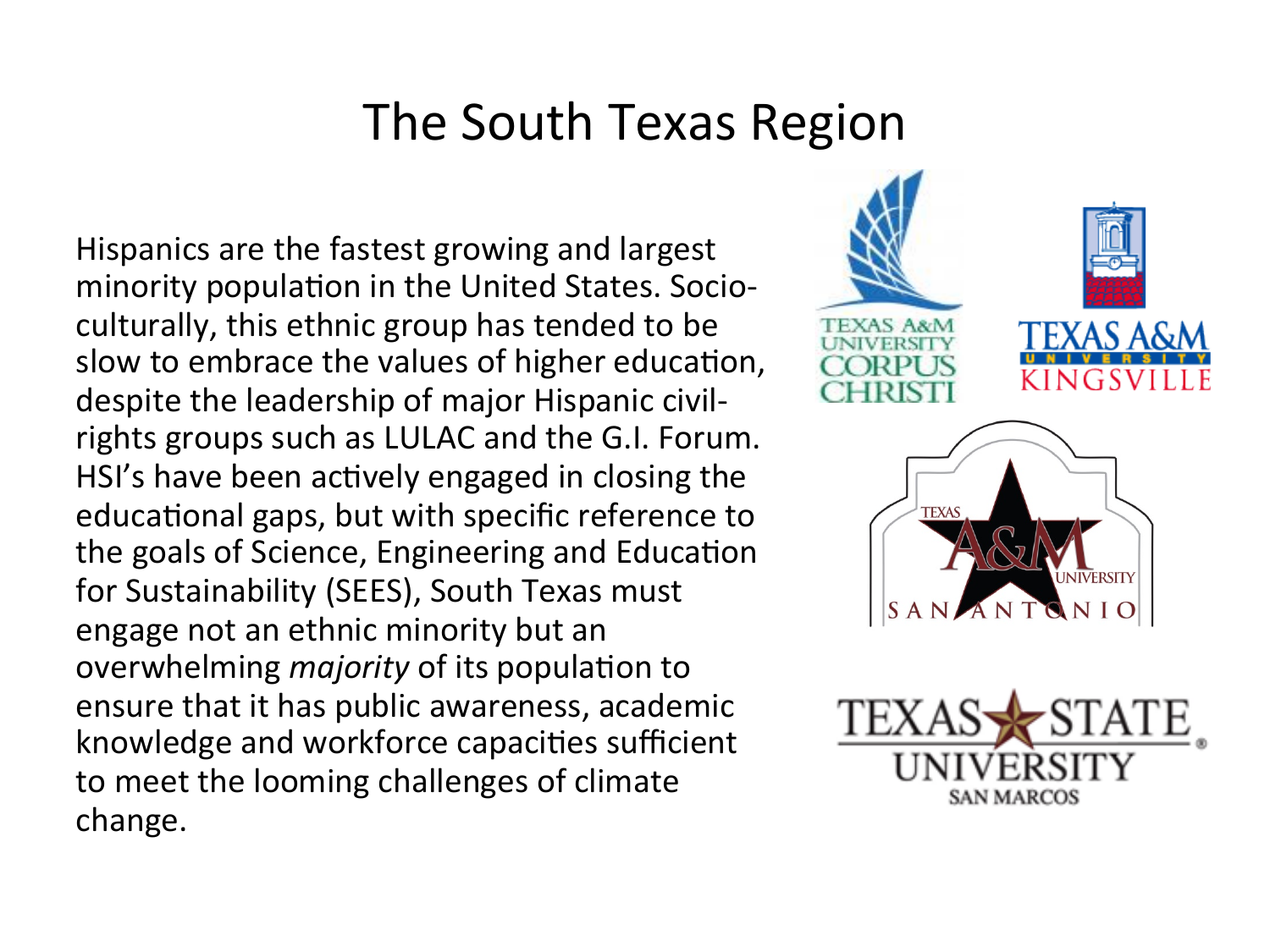The Consortium Will Focus on the Multi-Faceted Nexus Among Energy, the Environment, and Society

- Developing science and engineering capabilities required for  $\bullet$ sustainable alternative energy systems
- Evaluating environmental impacts associated with implementing and not implementing alternatives
- Educating the next generation of scientists and engineers to support sustainable energy development
- Engaging a spectrum of societal stakeholders by
	- Communicating the current situation and future conditions
	- Eliciting insights and inputs, with a focus on the unique demographics of South Texas
	- Identifying required policies and regulations
- Considering "environmental ethics," the human aspects of the nexus, including impacts on ecosystems, cultures, and lifestyles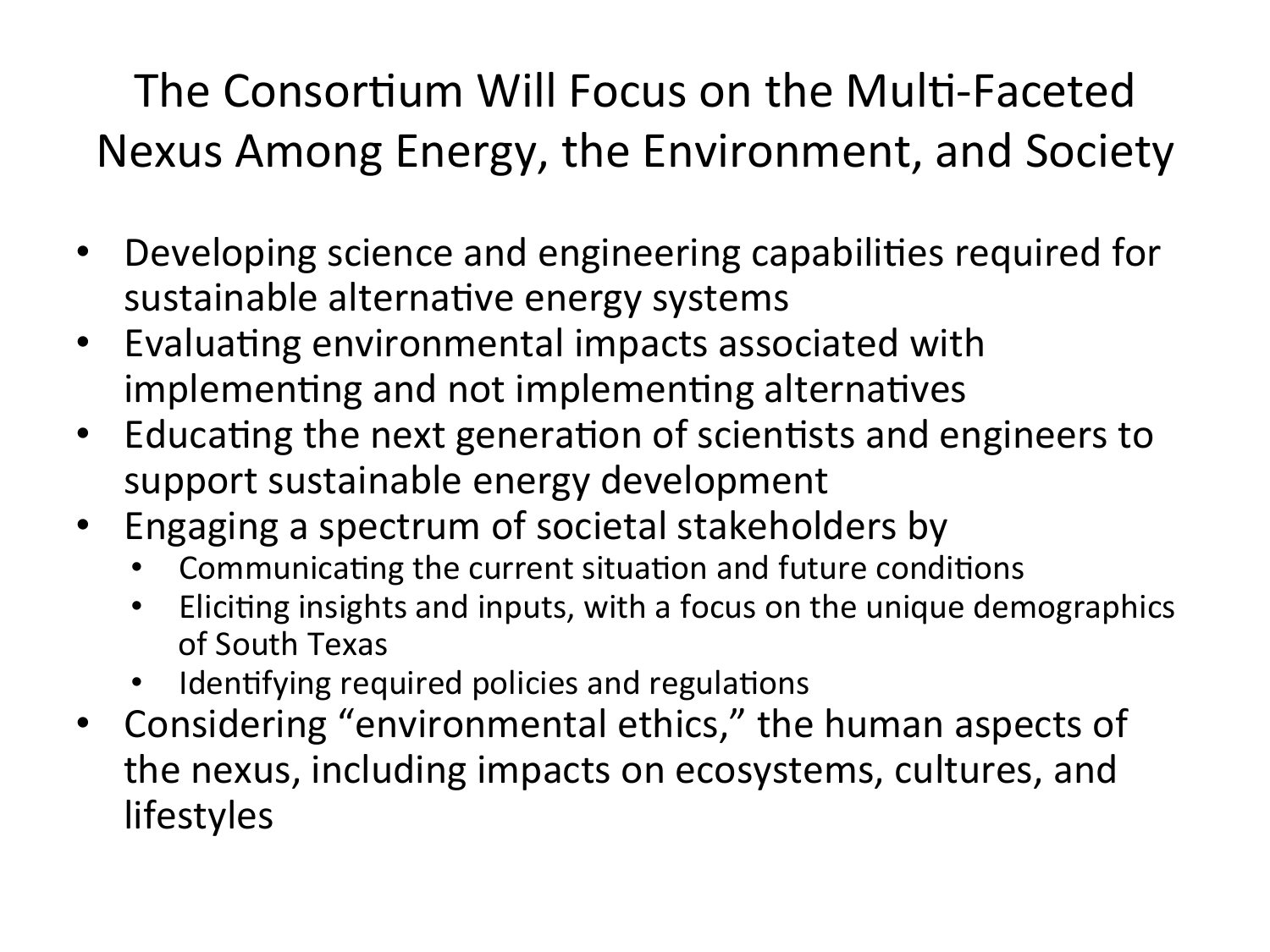### The Consortium Brings a Spectrum of Capabilities Together to Identify and Fulfill SEES Needs

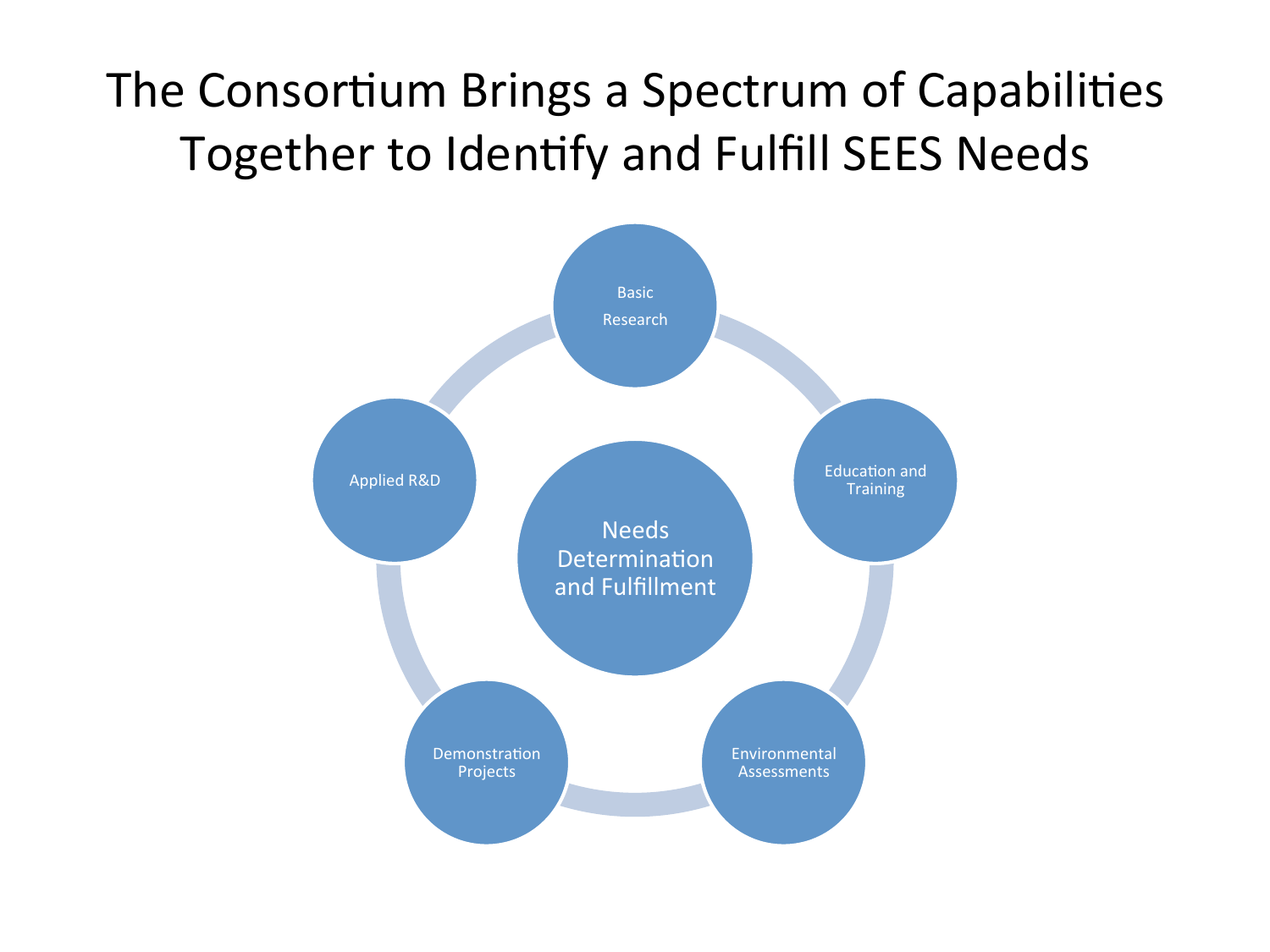# The Consortium will Determine and Fulfill SEES Needs Using a Wide Array of Tools

- Science and engineering analyses to identify technology gaps impeding sustainable energy development
- Systems studies of current and alternative energy deployments
- Environmental assessments, including impacts of implementing and not implementing alternatives
- Stakeholder workshops to elicit perspectives and collect data
- Demographic evaluations, including unique South Texas  $\bullet$ perspectives as a forerunner to Nationwide trends
- Public outreach and education initiatives
- Policy evaluations and regulatory analyses  $\bullet$